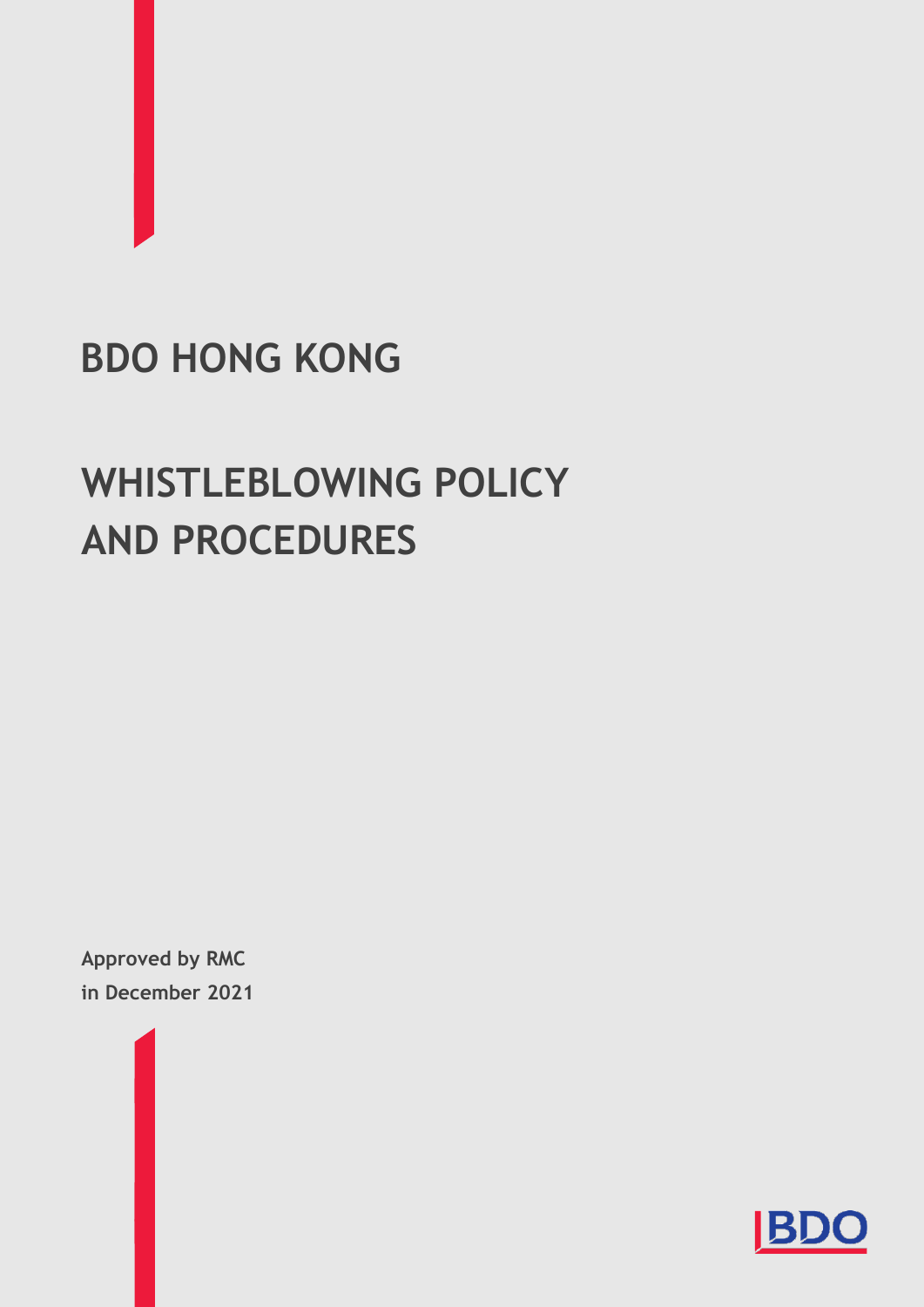# **TABLE OF CONTENTS Page**

|                                  | 3. APPLICATION AND SCOPE OF THESE WHISTLEBLOWING POLICY AND PROCEDURES 5-6 |  |  |  |
|----------------------------------|----------------------------------------------------------------------------|--|--|--|
|                                  |                                                                            |  |  |  |
|                                  |                                                                            |  |  |  |
| APPENDIX 1 - WHISTLEBLOWING FORM |                                                                            |  |  |  |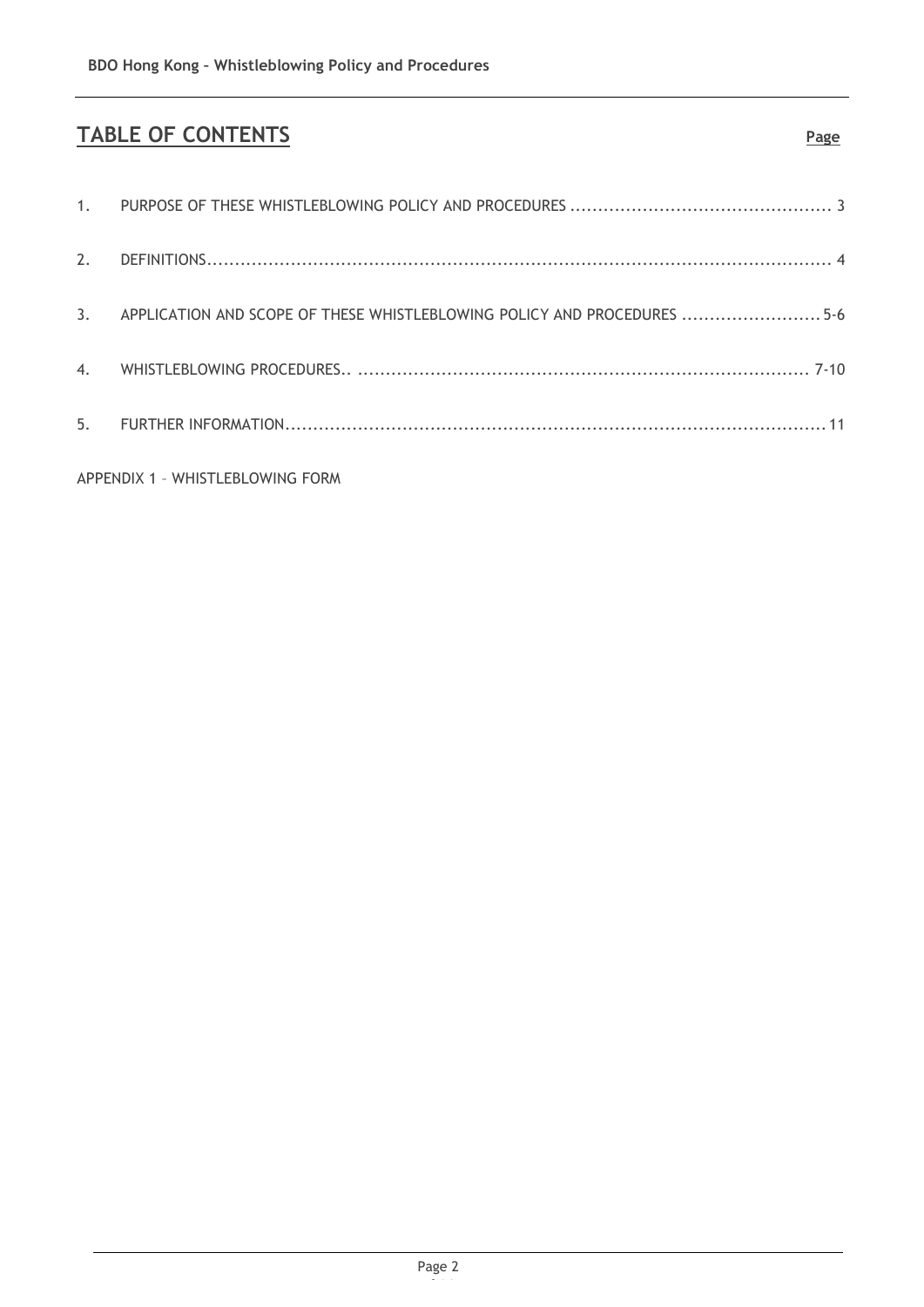# **1. PURPOSE OF THESE WHISTLEBLOWING POLICY AND PROCEDURES**

- 1.1 In line with the fundamental principles of integrity, objectivity, professional competence and due care, confidentiality and professional behaviour contained within the HKICPA Code of Ethics (**Code**) and all relevant BDO Hong Kong's policies and procedures which regulate the conduct of BDO staff members (**Internal Policies and Procedures**), BDO Hong Kong ('**BDO**', '**we**' or '**our**') is committed to the highest standards of conduct and ethical behaviour.
- 1.2 BDO's global vision is to be the leader for exceptional client service. To achieve our vision, it is important that all associated with BDO adhere to our corporate values where we strive to deliver the best possible outcome for our clients by providing quality services where we act with integrity.
- 1.3 In line with our values, we encourage **Eligible Persons** (or '**you**') to speak up when they see actions or behaviour within BDO or in which BDO are involved in that do not comply with the principles of the Code, the Internal Policies and Procedures or applicable legal and regulatory requirements (**Reportable Conduct** as defined in 2.1 below). For the purpose of these whistleblowing policy and procedures, any disclosures made by an Eligible Person to BDO of Reportable Conduct are referred to as '**Disclosures**' or '**Disclosure**'.
- 1.4 These whistleblowing policy and procedures (which applies to BDO Limited and its associated companies in Hong Kong) are a practical tool to assist BDO in dealing with Reportable Conduct and aim to ensure that:
	- $(a)$ Eligible Persons are comfortable with voicing genuine concerns when they have reasonable suspicion that any **BDO Staff Member, BDO Client and/or BDO Supplier** (as defined in 2.1 below) is/was engaged in Reportable Conduct.
	- $(b)$ Eligible Persons will not suffer any act of retaliation for raising genuine concerns in relation to suspected Reportable Conduct.
	- Every Disclosure by Eligible Persons will be assessed appropriately and on a timely basis.  $(C)$
	- Eligible Persons can make Disclosure anonymously or choose only to disclose their identity to  $(d)$ the **Protected Disclosure Officer** (see 4.2.1 below).
	- To the extent permitted by law and where appropriate to do so, BDO will investigate the  $(e)$ Disclosure (see 4.3 below).
- 1.5 Any questions relating to these whistleblowing policy and procedures and how a Disclosure might be handled can be directed to the Head of Risk of BDO (please refer to section 5 below for his contact information). If the Head of Risk of BDO is implicated, such questions may be directed to one of the Managing Directors of BDO.
- 1.6 You will not be subject to any act of retaliation by BDO if you make a Disclosure. This is the case even if it turns out you made a mistake and no Reportable Conduct is/was in fact committed, so long as at the time you made the Disclosure, you had reasonable grounds to suspect that any BDO Staff Member, BDO Client and/or BDO Supplier had engaged in Reportable Conduct (as defined in 2.1 below).
- 1.7 These whistleblowing policy and procedures shall apply solely to the Eligible Persons for making a Disclosure as illustrated in section 3 below.
- 1.8 BDO owns the copyright of this document and all users are prohibited from reproducing this document (or any part of it) for any other purpose without prior written permission of BDO. These whistleblowing policy and procedures shall be revised by BDO as and when necessary.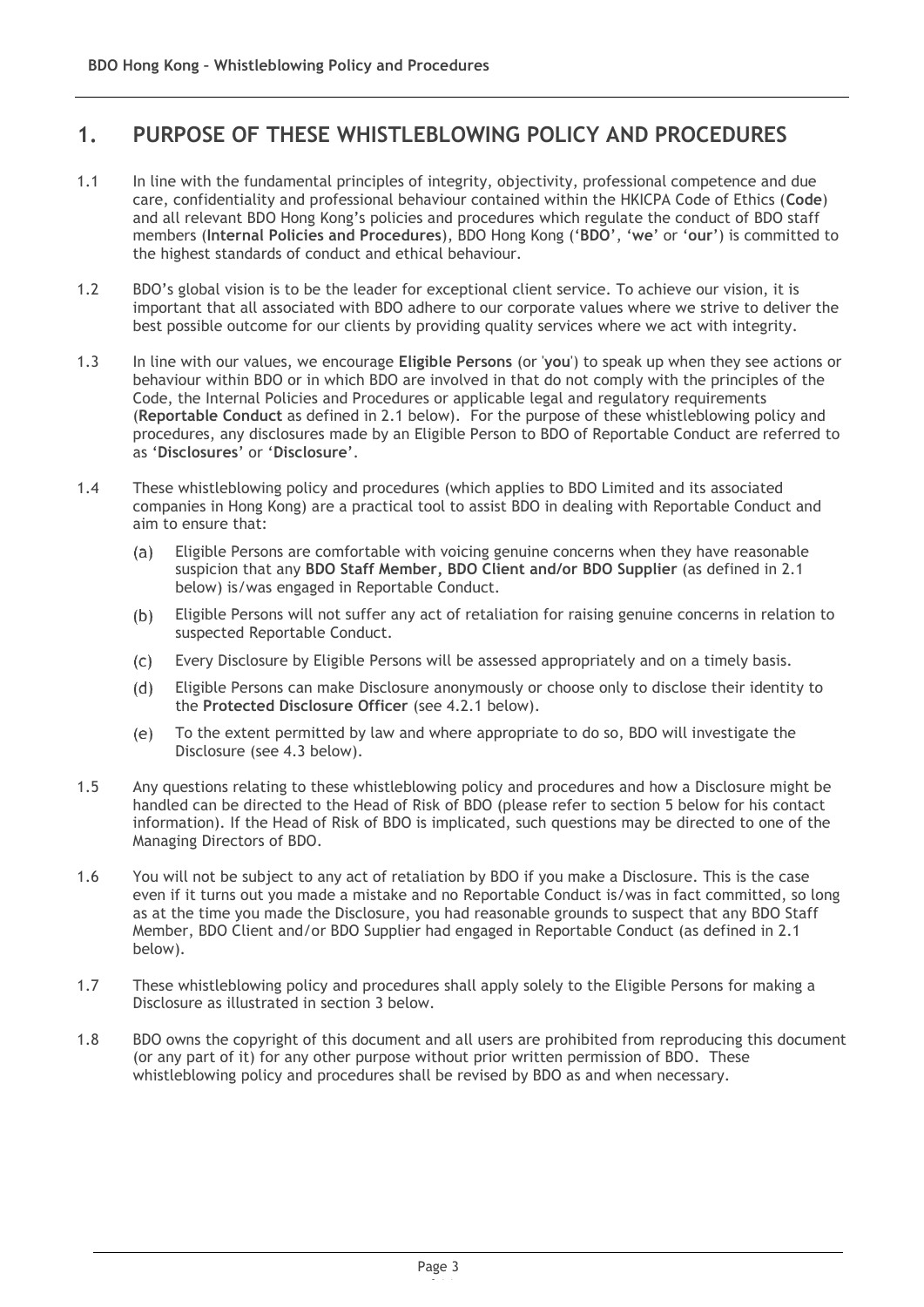# **2. DEFINITIONS**

**2.1 Terms commonly used in these whistleblowing policy and procedures:**

| Term                                              | <b>Definition</b>                                                                                                                                                                                                 |  |  |  |  |
|---------------------------------------------------|-------------------------------------------------------------------------------------------------------------------------------------------------------------------------------------------------------------------|--|--|--|--|
| <b>BDO Staff Members</b>                          | Any current or former BDO's staff members, directors, temporary<br>or full-time employees, secondees, consultants and contractors                                                                                 |  |  |  |  |
| <b>BDO Clients and/or BDO</b><br><b>Suppliers</b> | Any current or former clients and/or suppliers of BDO                                                                                                                                                             |  |  |  |  |
| <b>Disclosure</b>                                 | Any report of Reportable Conduct made by an Eligible Person to<br><b>BDO</b>                                                                                                                                      |  |  |  |  |
| <b>Eligible Persons</b>                           | <b>BDO Staff Members, BDO Clients and/or BDO Suppliers</b>                                                                                                                                                        |  |  |  |  |
| <b>Reportable Conduct</b>                         | Activities or behaviours that constitute misconduct, malpractice<br>or irregularity in the performance of work by a BDO Staff Member,<br>BDO Client or BDO Supplier (for examples please refer to 3.2.1<br>below) |  |  |  |  |

Unless otherwise specifically stated or unless the context otherwise requires, words denoting the singular include the plural and vice versa.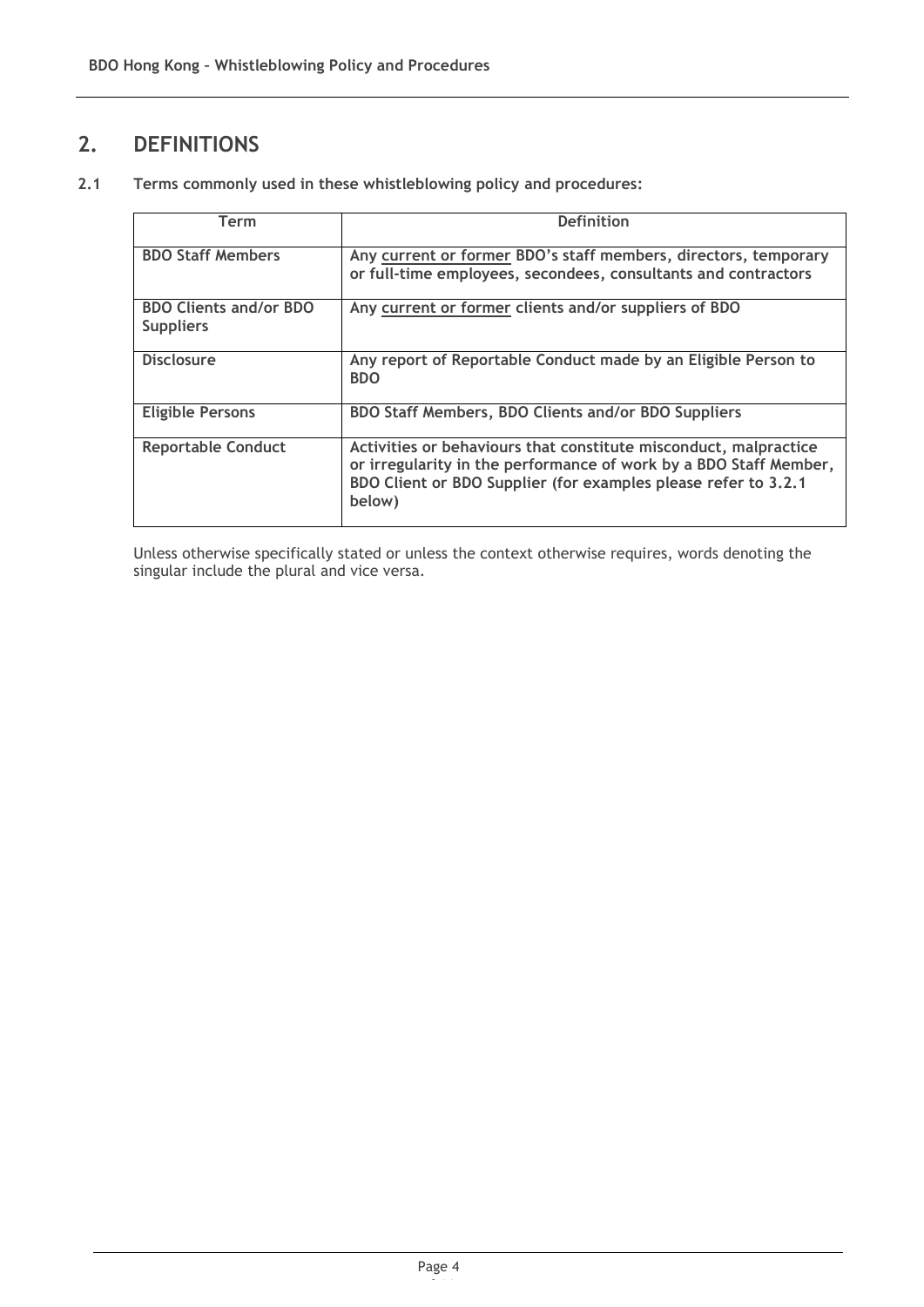# **3. APPLICATION AND SCOPE OF THESE WHISTLEBLOWING POLICY AND PROCEDURES**

### **3.1 Who can make a Disclosure under these whistleblowing policy and procedures?**

3.1.1 These whistleblowing policy and procedures apply to Eligible Persons. Eligible Persons can access these whistleblowing policy and procedures through the BDO website at https://www.bdo.com.hk. (Eligible Persons who are existing BDO staff members can also access these whistleblowing policy and procedures on our Intranet under the Risk Management Department (RMD) section).

#### **3.2 What can be disclosed?**

- 3.2.1 Eligible Persons can make a Disclosure under these whistleblowing policy and procedures if they have reasonable grounds to suspect that any **BDO Staff Member, BDO Client and/or BDO Supplier** is/was engaged in **Reportable Conduct** (as defined in 2.1 above). Examples of Reportable Conduct include conduct which:
	- (a) Is illegal;
	- (b) Is fraudulent;
	- Involves money laundering, financial malpractice, financial irregularities, improprieties or misappropriation of funds;
	- (d) Amounts to theft, deception, or forgery;
	- (e) Is corrupt;
	- (f) Is dishonest;
	- (g) Is unethical;
	- Violates the law or any legal regulation (this includes a failure to comply with the law or any regulatory requirement);
	- (i) Breaches any of the Internal Policies and Procedures;
	- (j) Is detrimental to BDO's reputation and could cause financial or non-financial loss;
	- (k) Is retaliatory or detrimental to a person who has raised a genuine concern in relation to suspected Reportable Conduct; and/or
	- Constitutes an attempt to conceal or delay the Disclosure to BDO of any of the Reportable Conduct involving BDO Client or BDO Supplier.
- 3.2.2 BDO will generally be unable to process a Disclosure made and received **more than six years after the date of occurrence of the Reportable Conduct**. However, BDO may, in its absolute discretion, decide to process such a Disclosure, if it deems that there are good reasons to do so.
- 3.2.3 Existing BDO staff members are encouraged to report any personal work-related grievances which fall outside the scope of these whistleblowing policy and procedures separately and in accordance with the procedures in the BDO Hong Kong Staff Handbook - Handling of Grievances.

#### **Examples of personal work-related grievances include:**

- $(a)$ An interpersonal conflict between you and another BDO Staff Member; or
- $(b)$ Decisions that relate to your hiring, transferring, promotion, performance or termination.

**Examples of personal work-related grievances which can be disclosed under these whistleblowing policy and procedures include:**

- A personal work-related grievance which involves or provides information in relation to  $(a)$ Reportable Conduct; or
- Any retaliation suffered by you as a result of Disclosures you made under these whistleblowing  $(b)$ policy and procedures.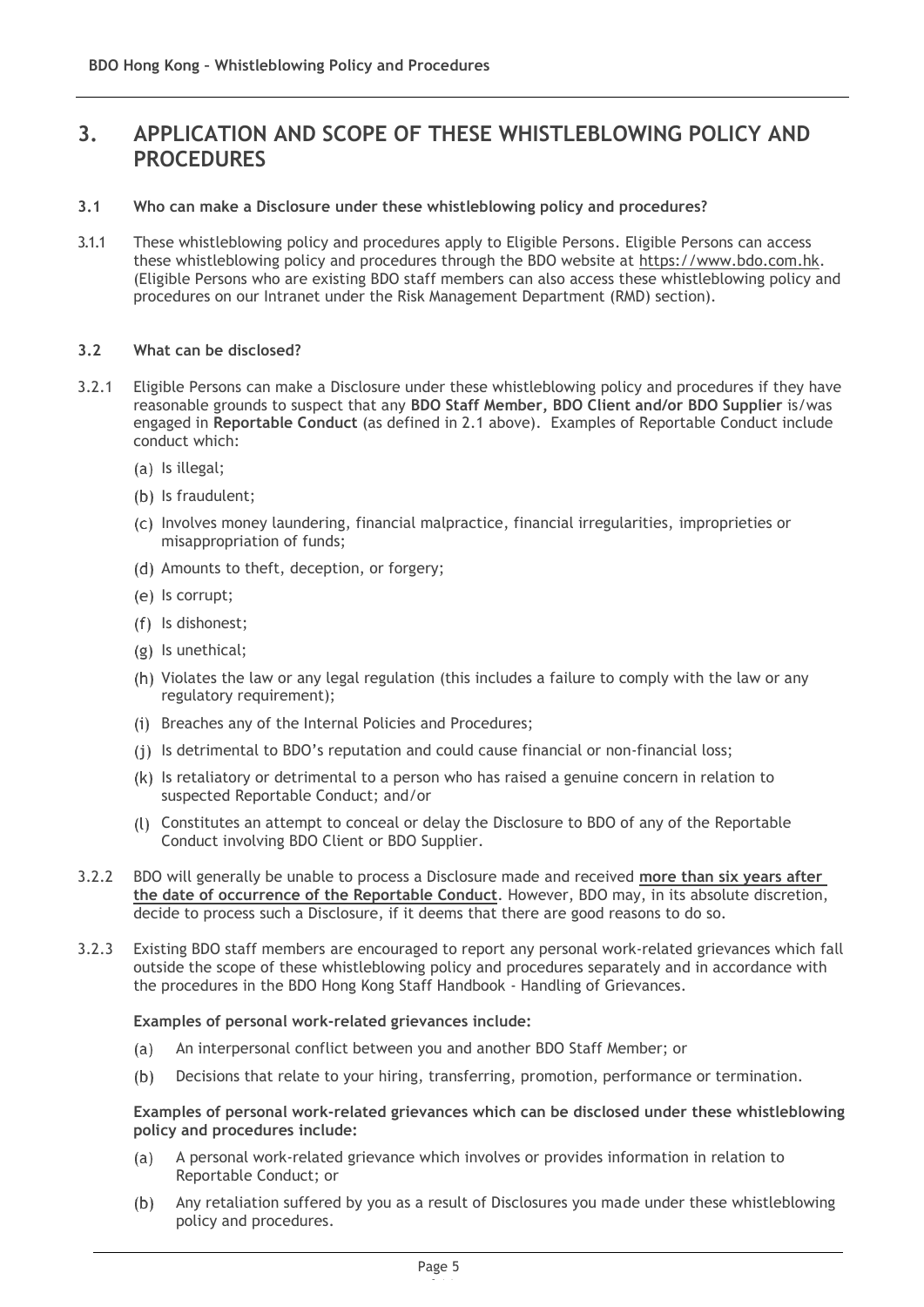- 3.2.4 All Disclosures received will be reviewed by us and enquiries may be made of you to determine whether such Disclosures fall within the ambit of these whistleblowing policy and procedures, **in respect of which BDO's decision will be regarded as final**. A Disclosure that falls within the ambit of these whistleblowing policy and procedures will be processed in accordance with the procedures set out in section 4 below.
- 3.2.5 **In the event you deliberately submit false Disclosures or submit Disclosures in bad faith, you will not enjoy protections set out in these whistleblowing policy and procedures and may also be subject to disciplinary action and/or other possible actions to be taken by BDO and/or other relevant parties to recover any cost, loss or damage resulting from such Disclosures**. We encourage you to consider the consequences of false reporting on BDO's reputation and the reputation of the individuals involved. This does not however include situations where you reasonably and honestly suspect Reportable Conduct but your suspicions are later determined to be unfounded.
- 3.2.6 Other reminders to Eligible Persons
	- (a) Where the Disclosure or findings of an investigation on the Disclosure indicate a matter that may constitute a breach of law or regulation or may cause substantial harm to any person, BDO will determine whether an immediate notification to the appropriate law enforcement authority (e.g. the Police, the ICAC, etc.) is required.
	- (b) These whistleblowing policy and procedures do not in any way restrict the right of any individual to submit Disclosure directly to any regulatory authority or law enforcement authority. **If the Disclosure relates to an emergency matter, you are advised to contact the relevant regulatory authority or law enforcement authority (as appropriate)**. 'Emergency matter' may include any matter which may cause or result in an immediate threat, harm or damage to the life or property of an individual.
	- (c) In case you have already reported a matter to a regulatory authority or law enforcement authority and you intend to further report the same matter to BDO, **please seek prior consent from the relevant authority before doing so**.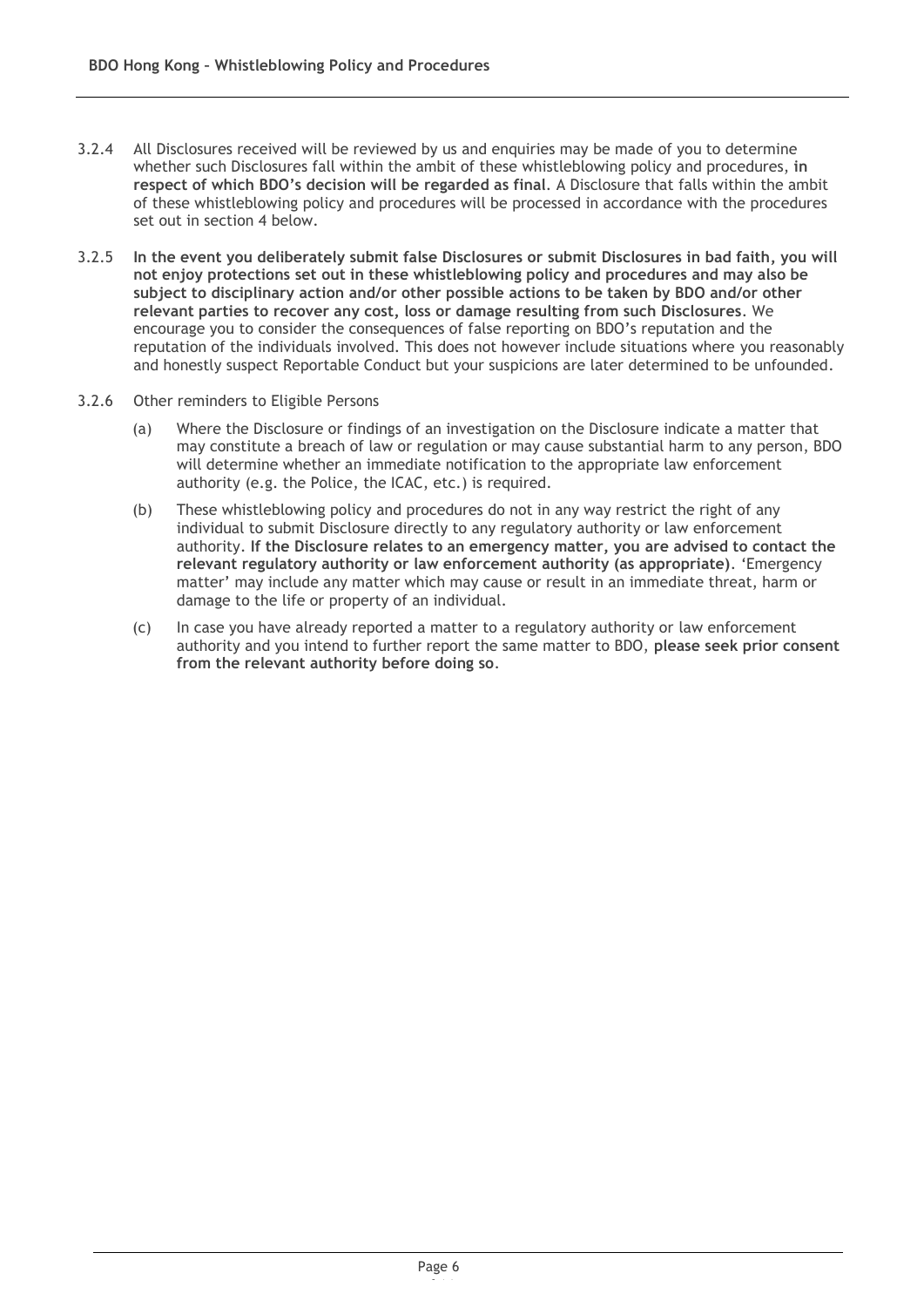# **4 WHISTLEBLOWING PROCEDURES**

#### **4.1 How do I make a Disclosure?**

- 4.1.1 To ensure appropriate escalation and timely investigation, you should promptly make a Disclosure by submitting a completed Whistleblowing Form (Appendix 1) to any of the following **Protected Disclosure Officers**, provided that he/she is not implicated in that Disclosure:
	- $(a)$ Managing Director (Assurance);
	- $(b)$ Managing Director (Non-Assurance);
	- $(C)$ Head of Risk; or
	- Head of Operations and Finance.  $(d)$
- **4.1.2 The completed Whistleblowing Form should be put in a sealed envelope and marked 'strictly confidential' and submitted to a Protected Disclosure Officer.** Once we have received your completed Whistleblowing Form, we will acknowledge receipt of your Disclosure if you have indicated your contact details in the Whistleblowing Form. We will contact you if we need to ask you further questions or seek clarification from you.
- 4.1.3 To qualify for protection under these whistleblowing policy and procedures, a Disclosure must be made to a Protected Disclosure Officer (set out in 4.1.1 above).
- 4.1.4 When completing the Whistleblowing Form (Appendix 1), you should provide as much information as possible. Otherwise, it may limit our ability to properly investigate your Disclosure.
- 4.1.5 In order not to jeopardise our investigation and to the extent permitted by law, you should also keep confidential all information related to your Disclosure. In addition, you should not:
	- $(a)$ Approach the individual who is the subject of a Reportable Conduct or is otherwise implicated to discuss your Disclosure;
	- Undertake investigations yourself;  $(b)$
	- $(C)$ Convey your suspicions to others, except to those in charge of assessing and/or investigating your Disclosure as outlined in these whistleblowing policy and procedures.

#### **4.2 Protection of Eligible Persons who make Disclosures under these whistleblowing policy and procedures**

- 4.2.1 We are committed to ensuring that Eligible Persons who make Disclosures under these whistleblowing policy and procedures are fairly treated. BDO respects and protects the choices of an Eligible Person when making a Disclosure. You can choose to:
	- $(a)$ Remain anonymous while making a Disclosure; or
	- $(b)$ Disclose your identity to the Protected Disclosure Officers only (subject to 4.2.2 below).
- 4.2.2 Subject to compliance with legal and regulatory requirements and upon receiving a Disclosure under these whistleblowing policy and procedures, BDO will only share your identity, information which is likely to reveal your identity, and/or any other information provided by you if:
	- (a) You consent to this;
	- (b) BDO considers that it is obligated to do so by law or regulation;
	- (c) The sharing of such information is required for the purposes of obtaining legal advice or representation;
	- (d) BDO considers it appropriate to report the Disclosure to the law enforcement authority or a regulatory authority in accordance with applicable law and regulation; and/or
	- (e) It is reasonably necessary to do so in order to investigate the allegations made in the Disclosure and/or to take appropriate follow up actions, e.g., to prevent a serious threat to a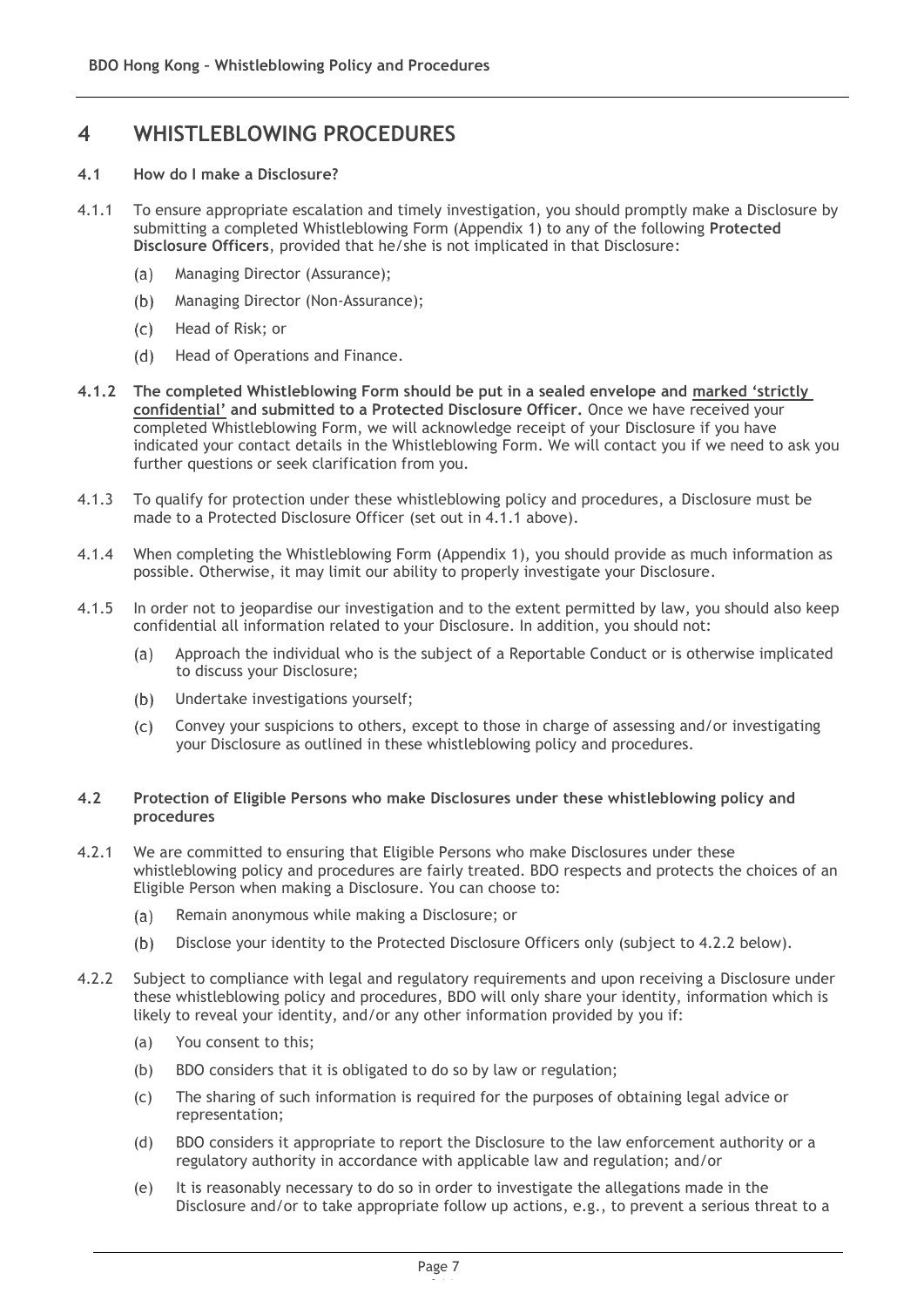person's safety.

Even if we may need to disclose the information you provided (including your identity information, if any) under the above circumstances, we will only disclose the minimum necessary amount of information on a need-to-share basis.

- 4.2.3 BDO is committed to protecting you from retaliatory treatment as a result of your Disclosure including:
	- $(a)$ Termination of employment or termination or non-renewal of the service agreements (for reasons not related to any commercial consideration);
	- $(b)$ Warnings or other disciplinary actions; and/or
	- Any other action perceived as retaliation for making a Disclosure.  $(c)$
- 4.2.4 BDO will not tolerate any attempts to retaliate against an Eligible Person who has made a Disclosure under these whistleblowing policy and procedures. Any BDO staff found guilty of retaliating or threatening to retaliate will face disciplinary action.
- 4.2.5 Where you believe you have suffered retaliation or retaliation is imminent, you should contact the Protected Disclosure Officer, who will take appropriate actions and give recommendations to resolve the situation.
- 4.2.6 If you believe that your concerns in relation to retaliation have not been adequately resolved, you should express those concerns in writing to another Protected Disclosure Officer.
- 4.2.7 All BDO Staff Members involved in an investigation under these whistleblowing policy and procedures will be instructed to maintain confidentiality in relation to the matter as reported, and will not be permitted to disclose details of such investigation to any BDO Staff Member, BDO Client and/or BDO Supplier via any means, except as permitted under these whistleblowing policy and procedures. Failure to do so will result in disciplinary action.
- 4.2.8 All Disclosures made under these whistleblowing policy and procedures will be treated as confidential, to the extent appropriate, having regard to procedural fairness and BDO's obligations under the law, or any professional standards, obligations or requirements. BDO will make every reasonable effort to keep all files and records relating to the Disclosure confidential.
- 4.2.9 You will need to understand that due to our confidentiality obligation or other applicable legal requirements, what we can share with you about any of our follow up action is limited.

### **4.3 Investigating Disclosures**

- 4.3.1 Any Disclosures made under 4.1.1 above will also be reported to the Head of Risk, unless the Head of Risk is implicated in the Disclosure, in which case the matter will be reported to one of the Managing Directors of BDO.
- 4.3.2 BDO will assess the Disclosure and determine whether it falls within the ambit of these whistleblowing policy and procedures. If a new issue is discovered during our assessment (which does not relate to the original Disclosure), we will consider whether to open a separate investigation for the new issue. BDO has the sole discretion to determine whether or not and how to proceed with the investigation into the original Disclosure and/or new issue. BDO may seek external legal advice where appropriate.
- 4.3.3 If the Disclosure is made on an anonymous basis, BDO will determine if the investigation can proceed notwithstanding that the Disclosure is made anonymously.
- 4.3.4 If BDO has determined that the Disclosure falls within the ambit of these whistleblowing policy and procedures, BDO may proceed with investigating the Disclosure if it is permitted by law.
- 4.3.5 Where the Disclosure has not been made anonymously, BDO may, where appropriate, meet with the Eligible Person and/or other relevant parties for conducting inquiries of them. Those persons will be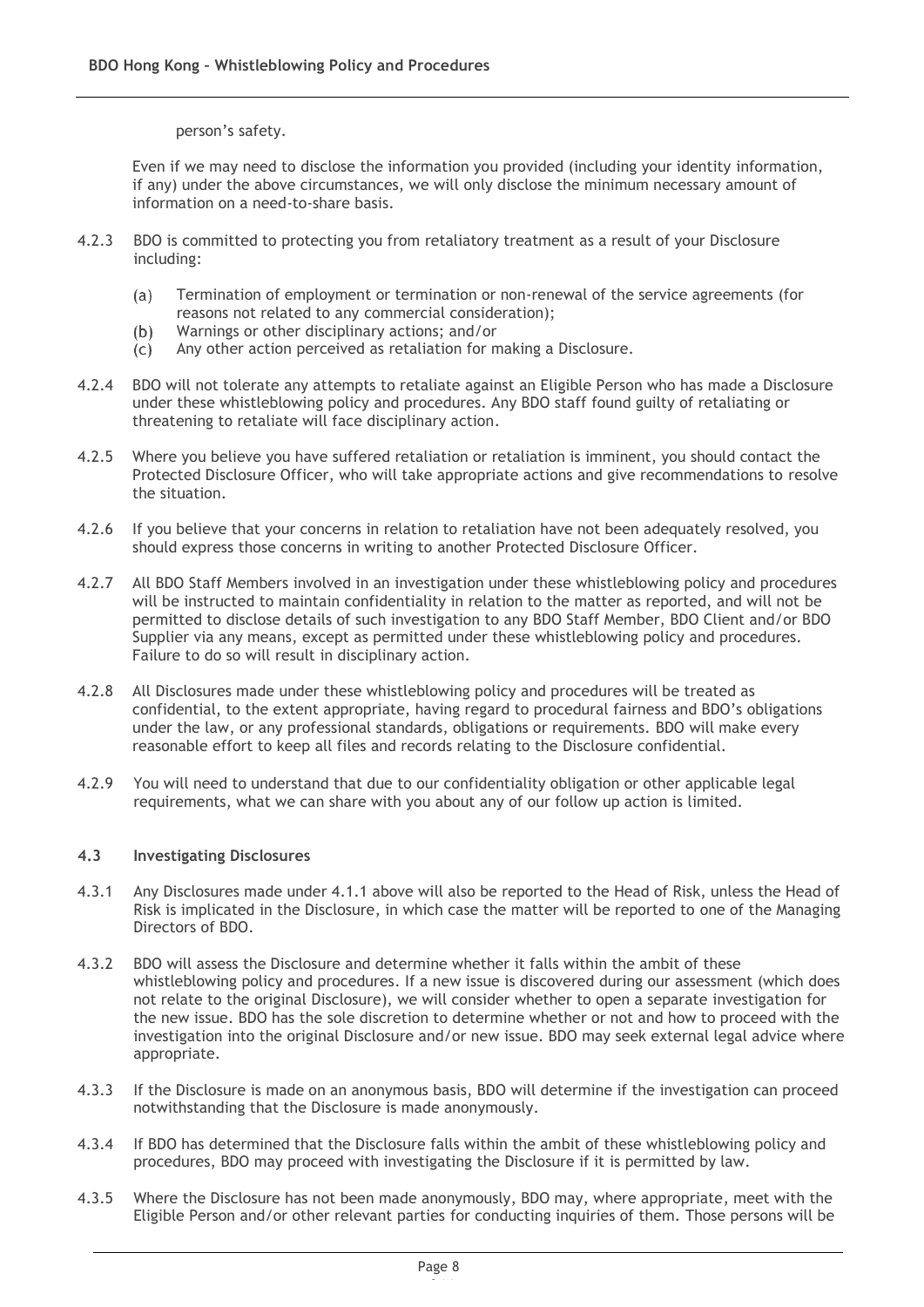given the opportunity to explain the situation in detail and provide any additional documentary evidence.

- 4.3.6 If at any point during the investigation the Eligible Person believes he/she is the subject of retaliation as a result of having made a Disclosure:
	- (a) The Eligible Person should report this to the Protected Disclosure Officer; and
	- (b) The Protected Disclosure Officer will add this to the remit of the investigation.
- 4.3.7 The actual process and period of investigation will vary according to the nature and complexity of each Disclosure.

#### **4.4 Action following investigation**

- 4.4.1 BDO may seek external legal advice during or after the investigation process where appropriate.
- 4.4.2 In general, the possible outcomes of investigation may include:
	- (a) Insufficient evidence in which no further action can be taken by BDO;
	- (b) BDO is unable to take further action (for instance if directed by law enforcement authority not to take any action); or
	- (c) BDO takes follow up action.
- 4.4.3 Depending on the nature and circumstances of each Disclosure and to the extent permitted by law, our follow up actions may include, for example:
	- (a) Taking disciplinary action against the BDO Staff Members involved;
	- (b) Requesting the responsible Engagement Director (ED) or Department Head to liaise with the relevant BDO Client and/or BDO Supplier in order to raise the issue concerned, and assessing the investigation results of the relevant BDO Client and/or BDO Supplier and reporting his/her recommendation to the Head of Risk for consideration of further action by BDO;
	- (c) Reporting the findings to the law enforcement authority and/or the regulatory authority in case it is legally required or BDO finds it necessary to do so under the circumstances.
- 4.4.4 **If the responsible ED or Department Head is required to liaise with the relevant BDO Client and/or BDO Supplier regarding the issue concerned, the ED or Department Head should NOT approach the implicated person who committed or suspected to have committed the Reportable Conduct. He/she should raise the relevant issue with the Audit Committee or Board of Directors of that BDO Client and/or BDO Supplier.**
- 4.4.5 The outcome of the investigation will be communicated to the Eligible Person who originally made the Disclosure, where reasonably practicable and subject to any data privacy, confidentiality and other applicable legal requirements.
- 4.4.6 **BDO's decision with regard to the investigation is final**.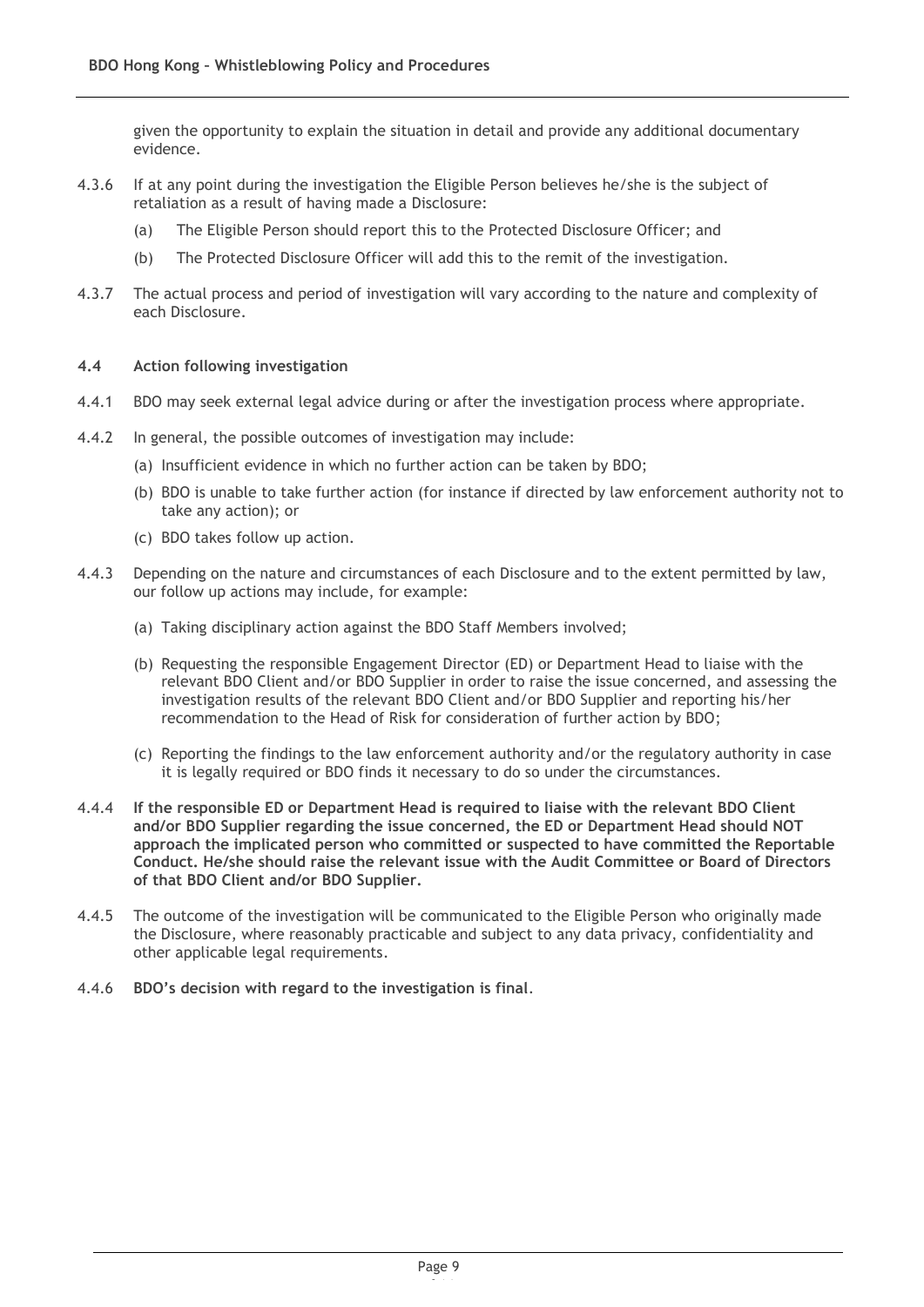**4.5 The following chart is a high-level overview of how the whistleblowing procedures operate:**

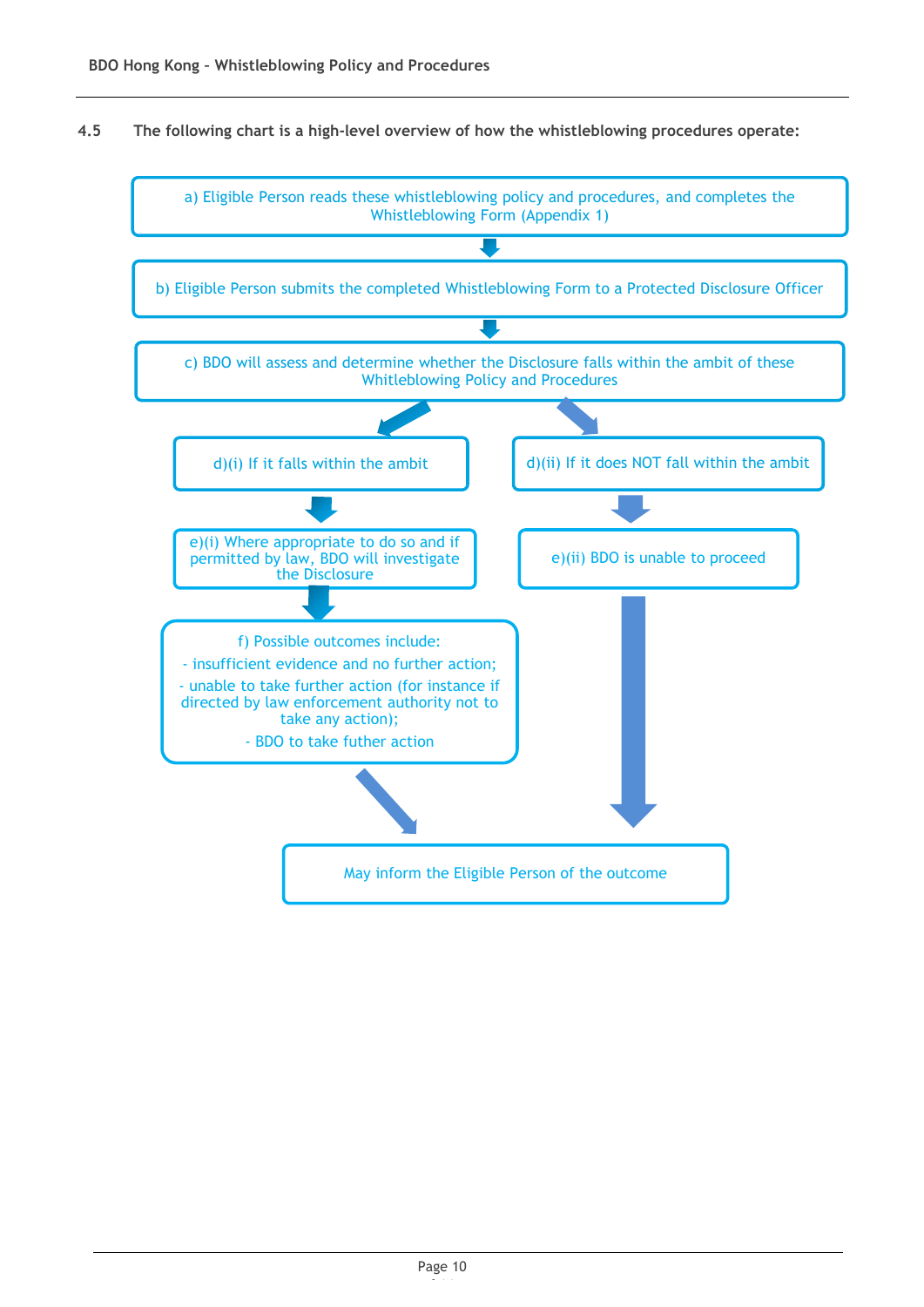# **5. FURTHER INFORMATION**

## **5.1 For further information please contact:**

**Name and Title: Stephen Chan, Head of Risk**

**Address: BDO, 25/F, Wing On Centre, 111 Connaught Road Central, Hong Kong**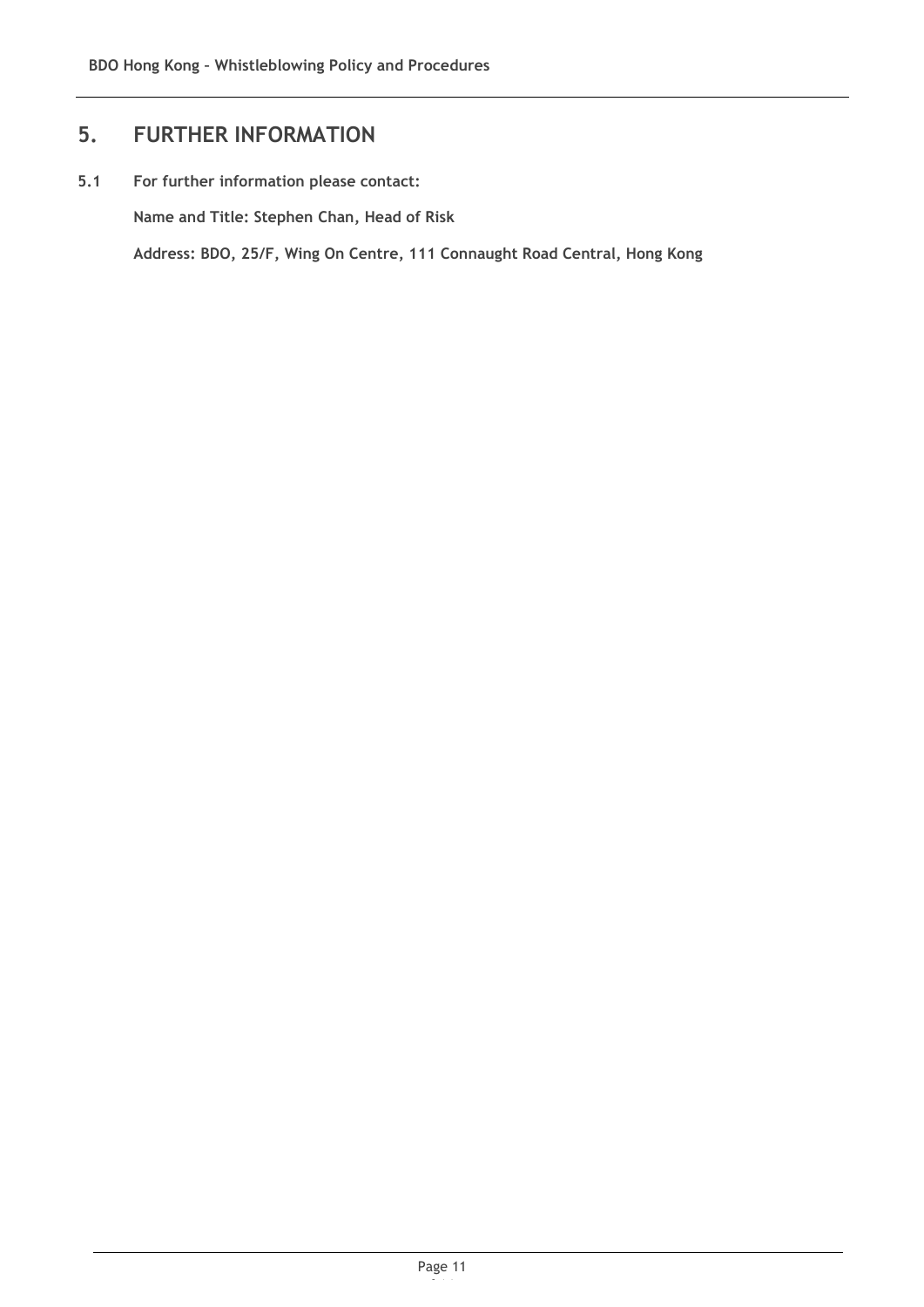# **APPENDIX 1 WHISTLEBLOWING FORM**

*This Whistleblowing Form (the "Form") can be used by all Eligible Persons.*

*Please read the BDO Hong Kong whistleblowing policy and procedures (which can be viewed on BDO's website and its Intranet) before completing and submitting this Form to a Protected Disclosure Officer as specified under 4.1.1 of the whistleblowing policy and procedures (address: BDO, 25/F, Wing On Centre, 111 Connaught Road Central, Hong Kong). Do NOT use this Form to report events presenting an immediate threat to life or property. Reports submitted through this Form may not receive an immediate response. If you require emergency assistance, please contact the relevant regulatory authority or the law enforcement authority (as appropriate).* 

*The information collected (including this Form) shall be treated as strictly confidential and will be used according to the whistleblowing policy and procedures and our personal information collection statement (which can be viewed at our website). Under no circumstances should any of the content contained in this Form be shared or disclosed to any third party except as permitted under the whistleblowing policy and procedures and our personal information collection statement.*

| <b>STRICTLY CONFIDENTIAL</b>                                                                                                                                                                                                                                                                                                               |                                                                                                                                                                                                                                                                                                                                                        |  |  |  |  |  |  |  |
|--------------------------------------------------------------------------------------------------------------------------------------------------------------------------------------------------------------------------------------------------------------------------------------------------------------------------------------------|--------------------------------------------------------------------------------------------------------------------------------------------------------------------------------------------------------------------------------------------------------------------------------------------------------------------------------------------------------|--|--|--|--|--|--|--|
| 1. What is your relationship with<br>BDO?                                                                                                                                                                                                                                                                                                  | ] current BDO staff member, director, temporary or full-time<br>L<br>employee, secondee, consultant or contractor<br>] former BDO staff member, director, temporary or full-time<br>L<br>employee, secondee, consultant or contractor<br>current client of BDO<br>1 former client of BDO<br>] current supplier of BDO<br>L<br>] former supplier of BDO |  |  |  |  |  |  |  |
| 2. Please provide your contact<br>information<br>(Note: You may submit your Disclosure<br>anonymously, but providing your identity<br>will help us to investigate the Disclosure<br>more effectively.)                                                                                                                                     | Your full name:<br>Your phone number:<br>Your e-mail address:<br>Department & BDO company name (if applicable):<br>Your BDO staff number (if applicable):                                                                                                                                                                                              |  |  |  |  |  |  |  |
| 3.<br>If you want to remain<br>ANONYMOUS for this Disclosure,<br>are you willing to disclose your<br>identity to the Protected<br>Disclosure Officers (refer to<br>4.1.1 of the whistleblowing<br>policy and procedures)?<br>(Note: If you choose 'Yes', please also<br>indicate your contact information in your<br>answer to Q.2 above.) | L<br>1 Yes<br>1 No<br>L                                                                                                                                                                                                                                                                                                                                |  |  |  |  |  |  |  |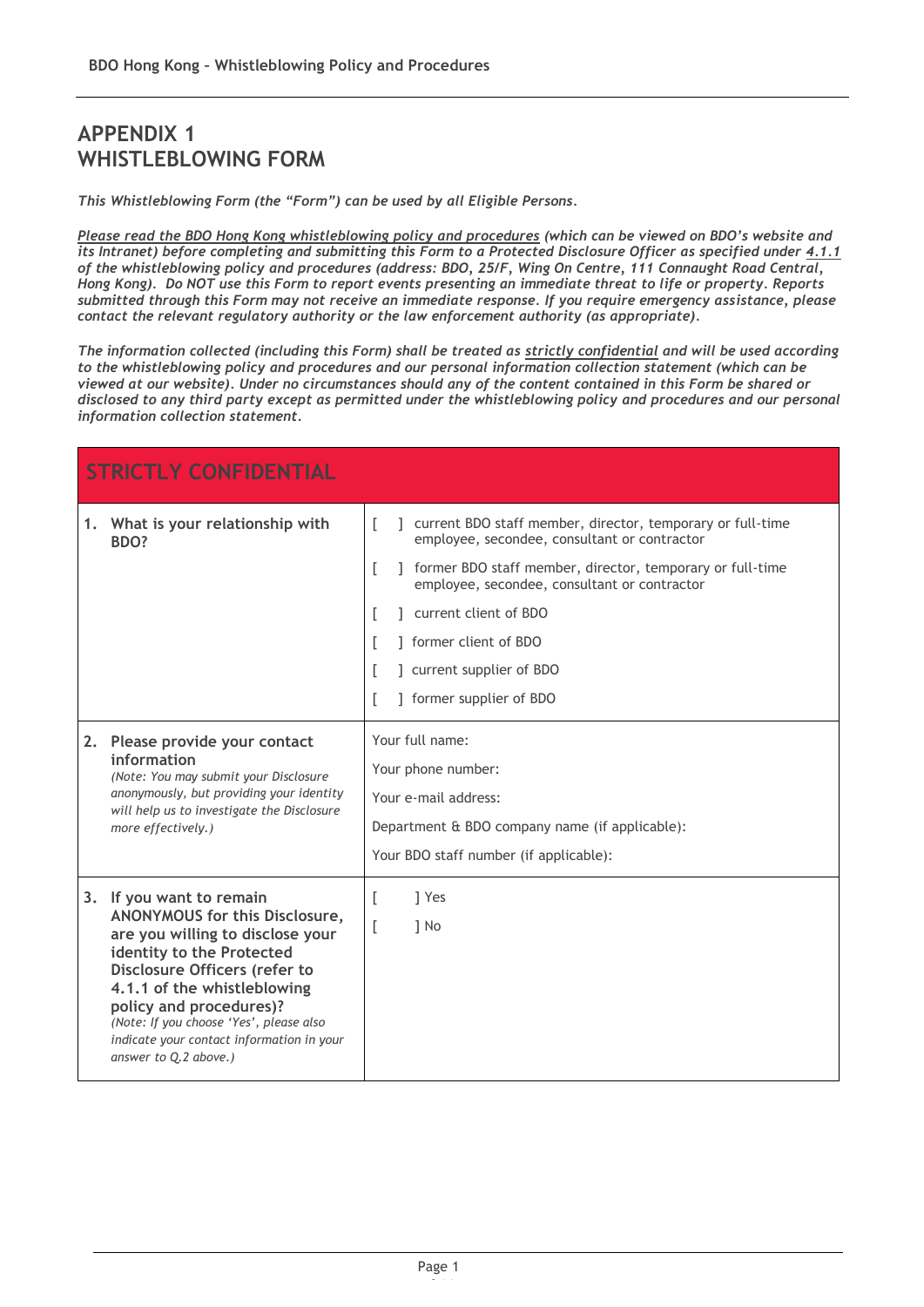|  | 4. Please identify the person(s)<br>which this Disclosure relates to                                                                                                                                                                                                                                                                                                                                                                                                                                              |                                                                             |  |                                                                                                      |       |  |
|--|-------------------------------------------------------------------------------------------------------------------------------------------------------------------------------------------------------------------------------------------------------------------------------------------------------------------------------------------------------------------------------------------------------------------------------------------------------------------------------------------------------------------|-----------------------------------------------------------------------------|--|------------------------------------------------------------------------------------------------------|-------|--|
|  |                                                                                                                                                                                                                                                                                                                                                                                                                                                                                                                   | Name                                                                        |  | Department, BDO<br>Entity's Name &<br>Entity Name of BDO<br>Client/ BDO Supplier/<br>(if applicable) | Title |  |
|  | 5. What has happened and why do<br>you think the person(s) as<br>indicated in your answer to Q.4<br>above is/was engaged in<br><b>Reportable Conduct?</b><br>(Please be as specific as possible. For<br>example: What is the nature of the<br>Reportable Conduct (e.g. corruption,<br>theft, threat of retaliation, violating<br>HKICPA Code of Ethics, etc)? When, where<br>and how did the Reportable Conduct occur?<br>Any potential witnesses? Any potential<br>victims (including yourself, if applicable)?) |                                                                             |  |                                                                                                      |       |  |
|  | 6. Do you have any supporting<br>evidence/documents?<br>(Note: If there are any specific documents<br>which you do not wish us to share with the<br>person(s) you alleged against, please mark<br>this clearly on such documents)                                                                                                                                                                                                                                                                                 | ] Yes (please attach the relevant documents to this Form)<br>L<br>] No<br>L |  |                                                                                                      |       |  |
|  | 7. How did you become aware of<br>the Reportable Conduct, and<br>who else is aware of the<br><b>Reportable Conduct?</b><br>(eg: you saw or heard it directly, you were<br>told by another person, or you accidently<br>discovered it from a document, etc.)                                                                                                                                                                                                                                                       |                                                                             |  |                                                                                                      |       |  |
|  | 8. Has the Reportable Conduct been<br>reported to anywhere else?<br>(Note: If you choose 'Yes', please provide<br>more information eg which entity/person<br>you have reported to.)                                                                                                                                                                                                                                                                                                                               | ] Yes<br>] No                                                               |  |                                                                                                      |       |  |
|  | ] Please tick this box to confirm that you have read and understood the BDO Hong Kong                                                                                                                                                                                                                                                                                                                                                                                                                             |                                                                             |  |                                                                                                      |       |  |

**whistleblowing policy and procedures**

#### **Eligible Person (whistleblower)'s signature:**

*[Please leave this blank if you indicated in Q.2 above that you wish to remain anonymous and in Q.3 above that you do not wish to disclose your identity to the Protected Disclosure Officers]*

**Date:**